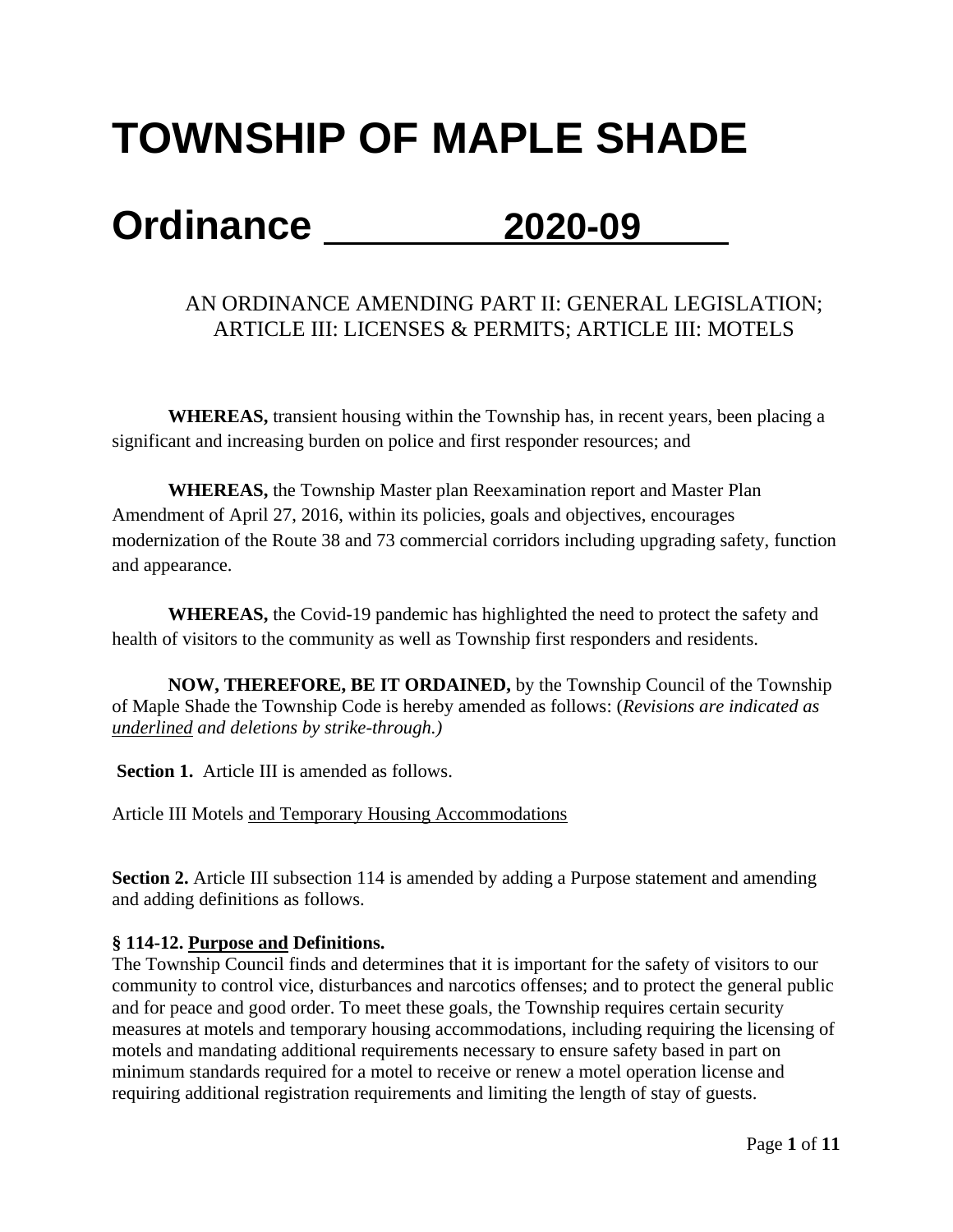The following terms shall, for the purpose of this article, have the meaning indicated in this section.

INVESTIGATIVE COMMITTEE – a committee formed by the governing body under the New Jersey Municipal Investigations Act, N.J.S.A. 40:48-25 et seq.

OPERATOR — Any person, as defined herein, and including agents, employees, and independent contractors thereof, responsible for the day-today management and performance of motel activities.

TRANSIENT —In determining whether a person is a "transient", uninterrupted periods of time extending both prior or subsequent to the effective date of this article may be considered.

VISITOR — Any person, not employed by or a registered guest of a motel, not including minors and dependents of registered guests.

**Section 3.** Article III subsection 114-15 and 114-16 are deleted in there entirety and replaced as follows.

114-15 Application for License

- A. Applications for a Maple Shade Township motel operation license shall be made on or before November 1 of each year on a form approved by the Township Council and shall be signed and sworn to by the person, firm, partnership, corporation or entity actually engaged in such business and actually the true owners thereof. This section shall apply to any individual, firm, partnership, corporation or entity who is now or in the future conducting any activity within the Township of Maple Shade regulated by this chapter.
- B. Each applicant for such license shall make written application on forms supplied by the Township Clerk setting forth:

(1) The full name, phone number, address and post office address, if applicable, of the applicant (if a corporation, provide the names and addresses of the president and secretary and registered agent, if applicable; if a partnership, provide the names and addresses of all partners).

(2) The exact location of the proposed licensed premises, including the street address, and block and lot number as described on the Tax Map of the Township of Maple Shade.

(3) A description of the business, structure and accommodations upon said land, including a statement of the number of sleeping units and the maximum number of persons who can be accommodated at any given time.

(4) The name, address and owner of said lands and buildings and the name and address of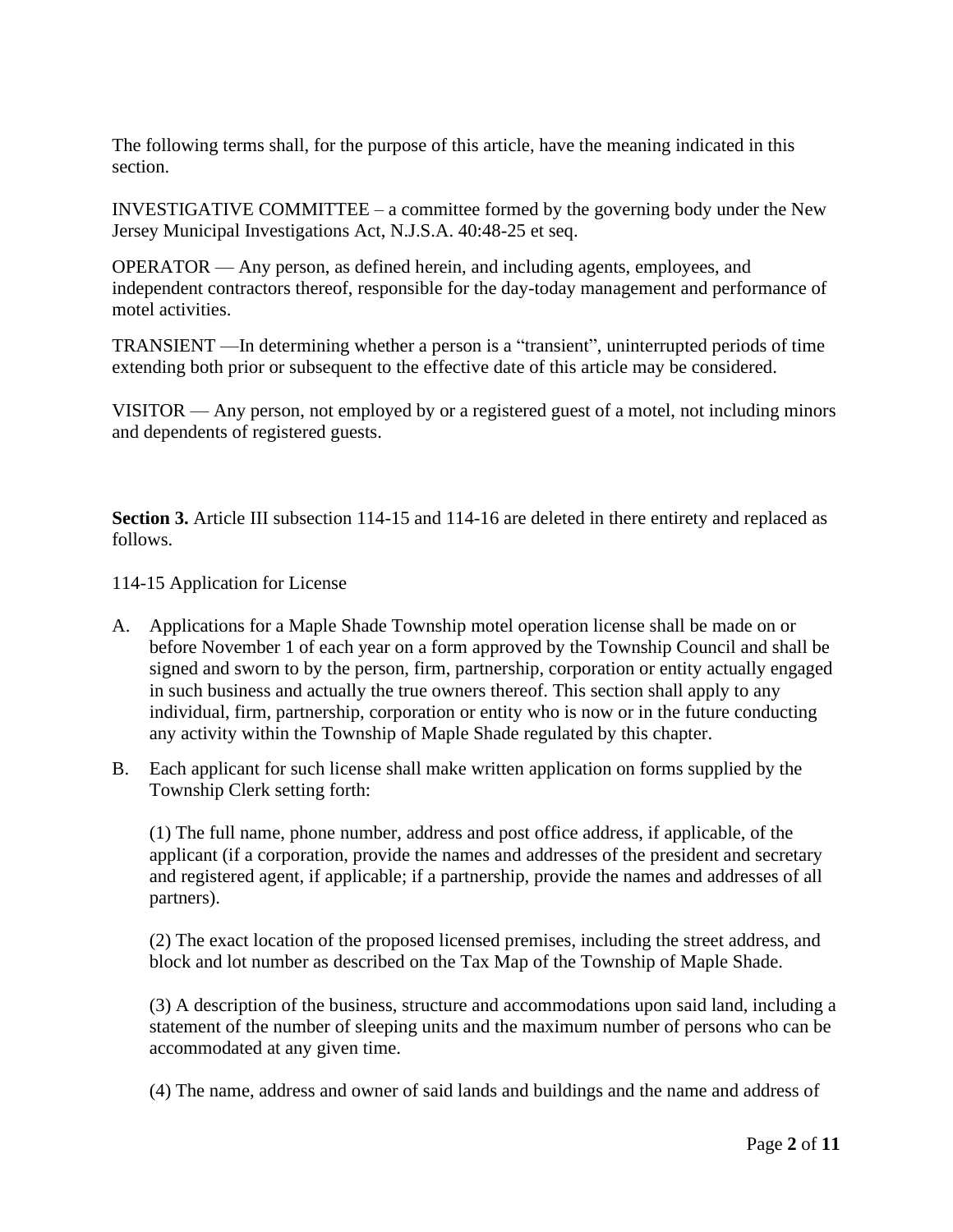the individual, corporation, partnership or other entity renting said building if different than Subsection B(1) above. In the event that the entity which owns or leases the licensed premises is a corporation, the name and address of the officers of the corporation and the particular position they hold, the name and address of any stockholder holding 10% or more of stock, or indirectly, or in any way beneficially of the corporation which is seeking a license and the name, address and phone number of the registered agent, if applicable.

(5) The name(s) of the person or persons on the licensed premises upon whom process may be served.

(6) A statement acknowledging whether the applicant has ever held a motel or hotel license and whether said license(s) has ever been denied or revoked and setting forth details of same.

(7) Details of any arrests and/or convictions for crimes or disorderly conduct, including the nature of the offense for which arrested and/ or convicted, the date of conviction and the court in which said conviction occurred of each and every person identified in Subsection  $B(1)$  and  $B(4)$  above.

(8) The name and address of the applicant's attorney, if applicable.

(9) The telephone number(s) where the owner(s) and/or his or her agent may be reached in the event of an emergency.

- C. The application must contain a certification that the statements made by the applicant in connection with the application and covering the information requested in Subsections A and B are true and that the applicant makes such statements to induce the Township of Maple Shade to issue a license to operate a motel covering the applicant's business and that the applicant agrees to comply with all rules, regulations and laws of the State of New Jersey and Township ordinances applicable to same.
- D. The application shall be accompanied by a payment in the amount of the license fee for the period involved. In the event that the license applied for shall be denied, said fee shall be returned to the applicant less 10% thereof to cover investigation costs relative to said application plus the cost of notice required under §114-16.G.
- E. If the applicant is not the owner of the site where the business is to be conducted, the owner's written consent to the conduct of the business described in the application shall be annexed to the application.
- F. The application for an issuance of a new or renewed license hereunder shall constitute the consent of the applicant to an inspection of the licensed premises by the Police Department, using the standard established at §114-16.B, for the purpose of determining whether there exists on the premises sought to be licensed compliance with the appropriate guest registration requirements as defined herein. The applicant shall be given twenty-four-hour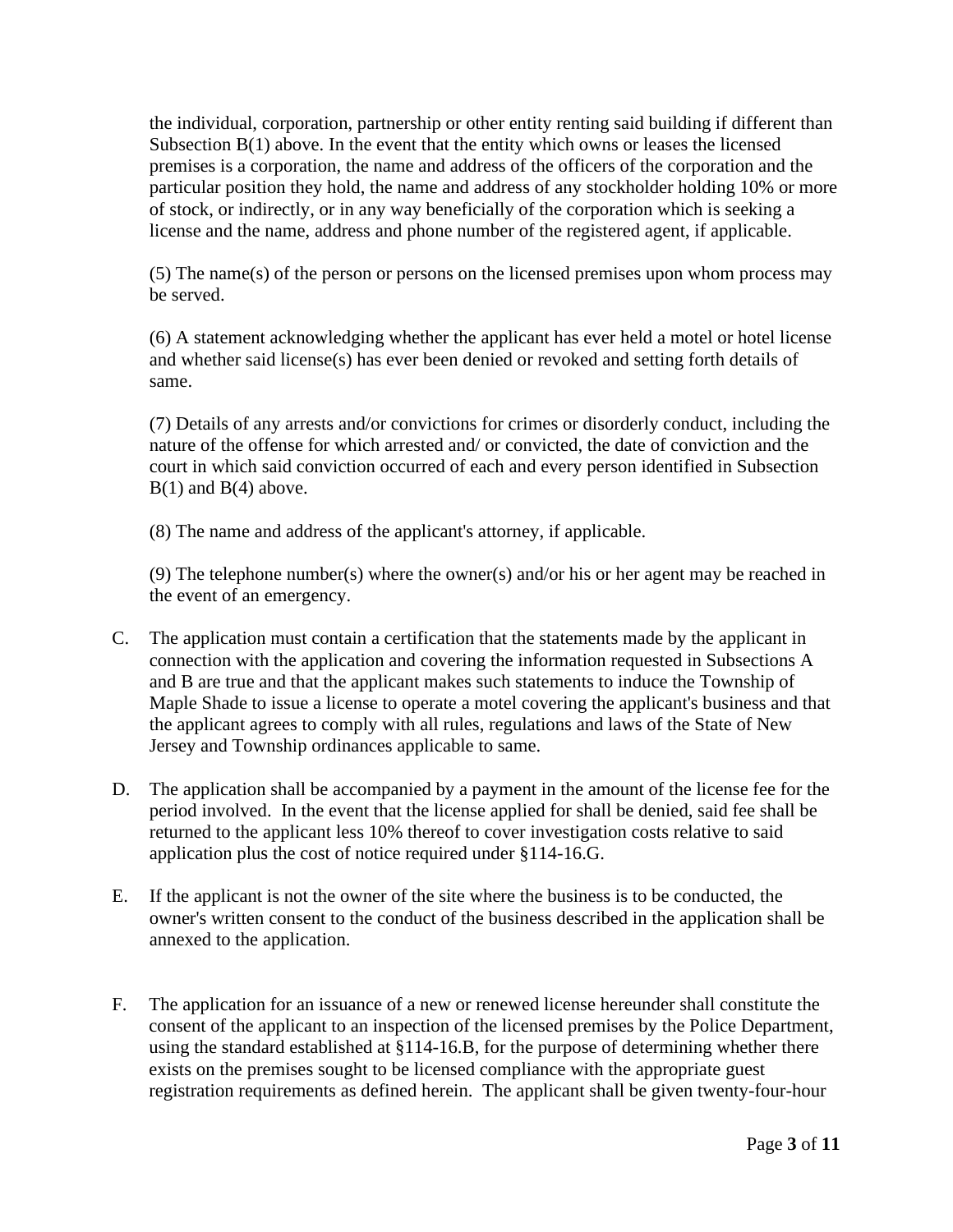notice of this inspection to ensure the owner's/operator's presence during such inspection. This requirement in no way limits the Police Department's or other law enforcement agency's ability to perform unannounced inspections as part of ongoing investigations to prevent or discover criminal activity.

- G. Unless the motel license is currently under a suspended or revoked status, the motel will be permitted to operate while the Township considers a pending original or renewal application.
- H. Restriction on ownership and management. The operation, conduct and management of a motel shall not be under the management of, control or supervision of any person convicted of a felony or any conviction involving the sale of drugs and/or narcotics, prostitution or underage drinking. No person shall own, directly or indirectly, more than 10% of stock or be an officer or director of any corporation or participate in any way in the management of any licensed premises if he or she has been convicted of a crime as described in this subsection.

#### 114-16 Licensing Procedures

- A. Each applicant for a new or renewal license shall make an application upon forms issued by the Township Clerk. This section shall apply to any individual, firm, partnership, corporation or entity who is now or in the future conducting any activity within the Township limits regulated by this chapter.
- B. Upon application for a new or renewed license, the Township Clerk shall send a copy of same to the Township Manager, Township Zoning Officer, Fire Inspector, Construction Code Official and Police Department. Each of the foregoing departments or agencies shall have 14 days from the date of the application to inspect the premises and issue a written report determining whether or not the premises comply with this chapter and the rules and regulations and laws of the State of New Jersey. The Township shall coordinate the date and time of its inspection and provide twenty-four-hour notice to the motel owner. If the premises comply, the authorized agencies shall provide the Township Clerk with a written notice of such approval. Thereupon, if the applicant has complied with the other licensing provisions set forth in this chapter, the Township Clerk shall issue a license in accordance with the terms and conditions of this chapter.
- C. If the inspection revealed deficiencies based on fire, zoning or construction defects, the appropriate agency or official shall provide written notice to the applicant with a copy to the Township Clerk. The applicant shall make any required application to the appropriate agency to cure the deficiency within 14 days of notice and cure said deficiency within 60 days of such notice. The Township reserves the right to take immediate action outside the scope of this licensing ordinance to abate an issue which, in the Township's sole discretion, is a life-safety issue.
- D. If, upon inspection, the premises do not comply with the Security Requirements set forth in this chapter, the Police Department and other authorized agencies shall provide the Township Clerk with documentation setting forth the specific violations. The Township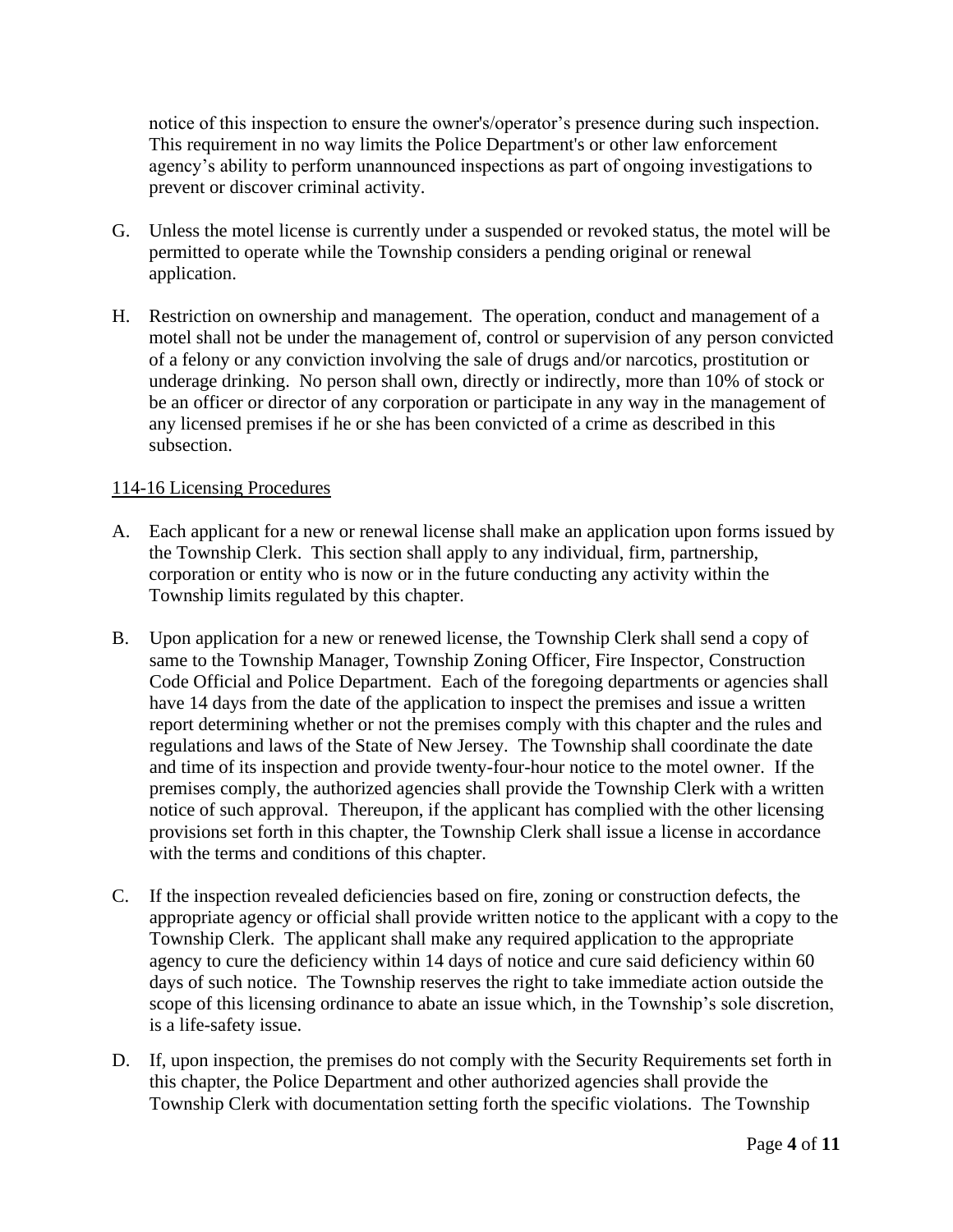Clerk shall thereupon transmit a copy of such documentation citing violations to the applicant, together with written notice that the application for the license is denied for failure to comply with the Security Requirements set forth in this chapter. The operator shall have 30 days to cure deficiencies prior to reinspection and reconsideration of the license application. The applicant shall have the right to request a hearing before the Township Council to reconsider the denial of the license based on the Security Requirements. Said request for hearing must be in writing and received within five business days from receipt of notice sent by the Township Clerk.

- E. The Township Council shall set a date for a hearing to be held on the denial of said application at a reasonable time thereafter or, in the case of a new license, not later than 30 days from the date of a written request for a hearing unless the applicant requests or consents to a postponement.
- F. A copy of all reports and investigations shall be made available to the applicant, upon request, at least seven days prior to any hearing date set by the Township Council on a particular license.
- G. The Township Clerk shall make notice, not less than seven days prior to the hearing, in the official newspaper of the Township and by certified mail, return receipt requested, to all property owners with 200 feet of the applicant's property line, using a straight line from the property line, of the time, place and location of the hearing concerning the denial of license application and the manner in which interested parties may make proper objection either in writing or through oral testimony. Such objection must be based upon an alleged violation of laws promulgated or enacted by the federal, state, county or local government. The applicant has the right to contest any objection presented.
- H. In the event that objections in writing are filed with the Township Clerk as to the issuance or renewal of a particular license or objections are made orally on the night set for issuance or renewal of a license or the date of the hearing described in Subsection F above, the Township Council shall then proceed to hear the objections and all evidence for and against the issuance of such license and within 10 days determine whether to issue or renew a license or deny same if the evidence presented indicates good cause for the denial of a license. A refusal to issue a license shall be in writing, and the reasons for a denial shall be stated. If the circumstances warrant, the Township Council may hold an additional hearing on a date set by the Township Council meeting for the renewal or issuance of a license(s).
- I. Nothing contained herein shall prevent the Township of Maple Shade or the officers of the Township from proceeding against an applicant who is in violation of any of the provisions of this chapter by filing a complaint in a court of competent jurisdiction.
- J. Any license issued hereunder shall terminate at any time after its issuance in the event that the use of the building or part thereof for motel purposes shall cease.

**Section 4.** Article III subsection 114-17 is amended as follows.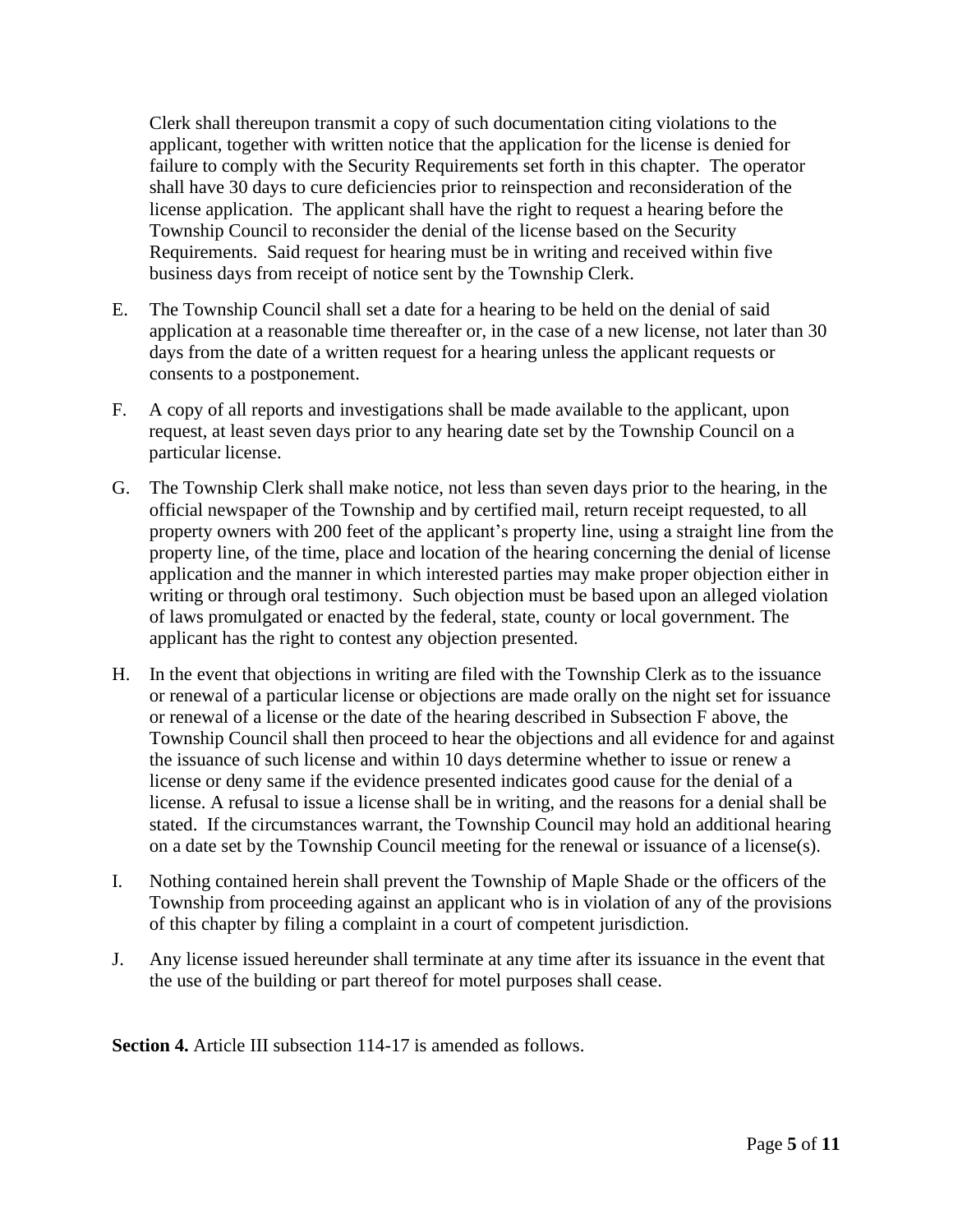#### **§ 114-17. Security Requirements.**

A. **Security Requirements:** All motels are required to meet the following minimumsecurity requirements:

#### 1. **Guest registration regulations.**

- a. Every registering guest shall furnish to an operator of a motel satisfactory identification as part of the registration process for the hire of lodgings at that motel by the transient.
- b. No room shall be rented to any person who shall be under 21 years of age at the time of the rental when not accompanied by a parent or legal guardian or providing proof of emancipation. Said age is set to deter security issues associated with underage drinking.
- c. Satisfactory identification for legal residents of the United States shall consist of one of the following: valid driver's license issued in the transient's state; a federal, state or county government photograph identification card; military identification card; a passport; or any other form of valid government identification on which the guest's photograph appears. For persons legally residing outside the United States, valid government identification shall include an official passport, U.S. visa, USCIS (United States Citizenship and Immigration Services) alien registration card (Green Card) or USCIS border crossing card.
- d. The operator of the motel shall maintain a record log and photocopy of the identification produced by the guest(s). The record log shall include the name of the transient, current address, ID number (i.e., motor vehicle license number), number of guests in room, and state or country of issuance of identification, date of birth, date and time of check in and check out, method of payment and make, model and license plate number of guest vehicle, if guest intends to park vehicle at establishment. Irrespective of method of payment, the motel operator shall comply with Subsection A(1) of this section.
- e. An operator shall notify any guest who fails or refuses to provide proper identification or refuses to identify occupants to any operator that a room will not be rented.
- f. The record log shall be made immediately available for inspection by the Chief of Police, or his designee, or other law enforcement agency, in the event of a police service incident at the motel. Said log shall be kept by the motel owner for a period of no less than three years.
	- i. The officer shall request to inspect the record log by asking the operator, or the operator's designee who is "on duty" and/or working at the time, to inspect the record. If inspection is refused, the operator or the operator's employee/designee must secure the record in the presence of the officer or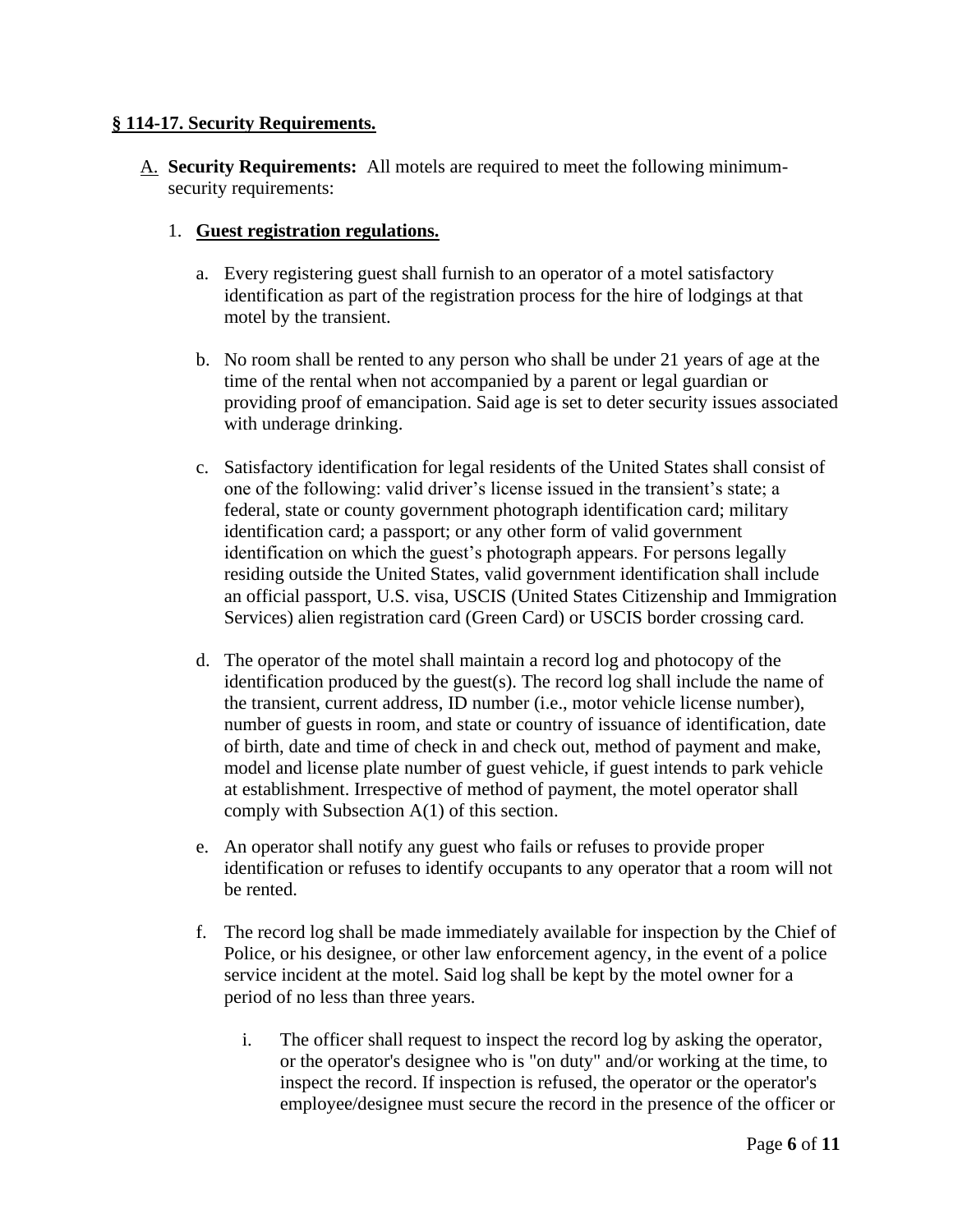an authorized representative of the Police Department or other law enforcement agency, in a manner directed by the officer or authorized representative, to ensure that no one can tamper with the record and so that the record can be maintained securely in the presence of the officer or authorized representative until such time as an administrative subpoena, an administrative search warrant, or other court order has been issued or denied. If the operator or the operator's designee cannot be located, or if inspection is refused, the police officer or an authorized representative may seek entry by serving the issuance of the administrative subpoena, an administrative search warrant, or other court order authorizing the inspection of the record log.

- ii. Whenever possible, the inspection shall be conducted at a time and in a manner that minimizes any interference with the operation of the business.
- iii. No person shall alter, deface or erase the record so as to make the information recorded in it illegible or unintelligible or hinder, obstruct, or interfere with any inspection of the record under this section.
- iv. If, upon refusal to allow the officer to inspect the record, and the officer requires the record to be secured, the officer or authorized representative must apply for the administrative subpoena, administrative search warrant, or such other court order in an expeditious fashion, but within no less than 48 hours following said refusal.
- v. Administrative subpoena/administrative search warrant.

[1] In the event that the law enforcement officer or authorized representative seeks an administrative search warrant, same shall be sought and processed and the conduct of same shall be in accordance with applicable New Jersey Court Rules and/or other statutes.

[2] In the event that the law enforcement officer or authorized representative seeks an administrative subpoena, then same may only be sought if the Township's governing body has established an Investigative Committee under the New Jersey Municipal Investigations Act, N.J.S.A. 40:48-25 et seq. Should the governing body form such an Investigative Committee, it shall be entitled to exercise all powers delegated to it under said statutory provisions, including the authority to issue subpoenas such as those contemplated herein.

g. The duties imposed on an operator by this chapter shall not be interpreted or applied so as to violate or cause the violation of the Americans with Disabilities Act of 1990 (P.L. 101-336).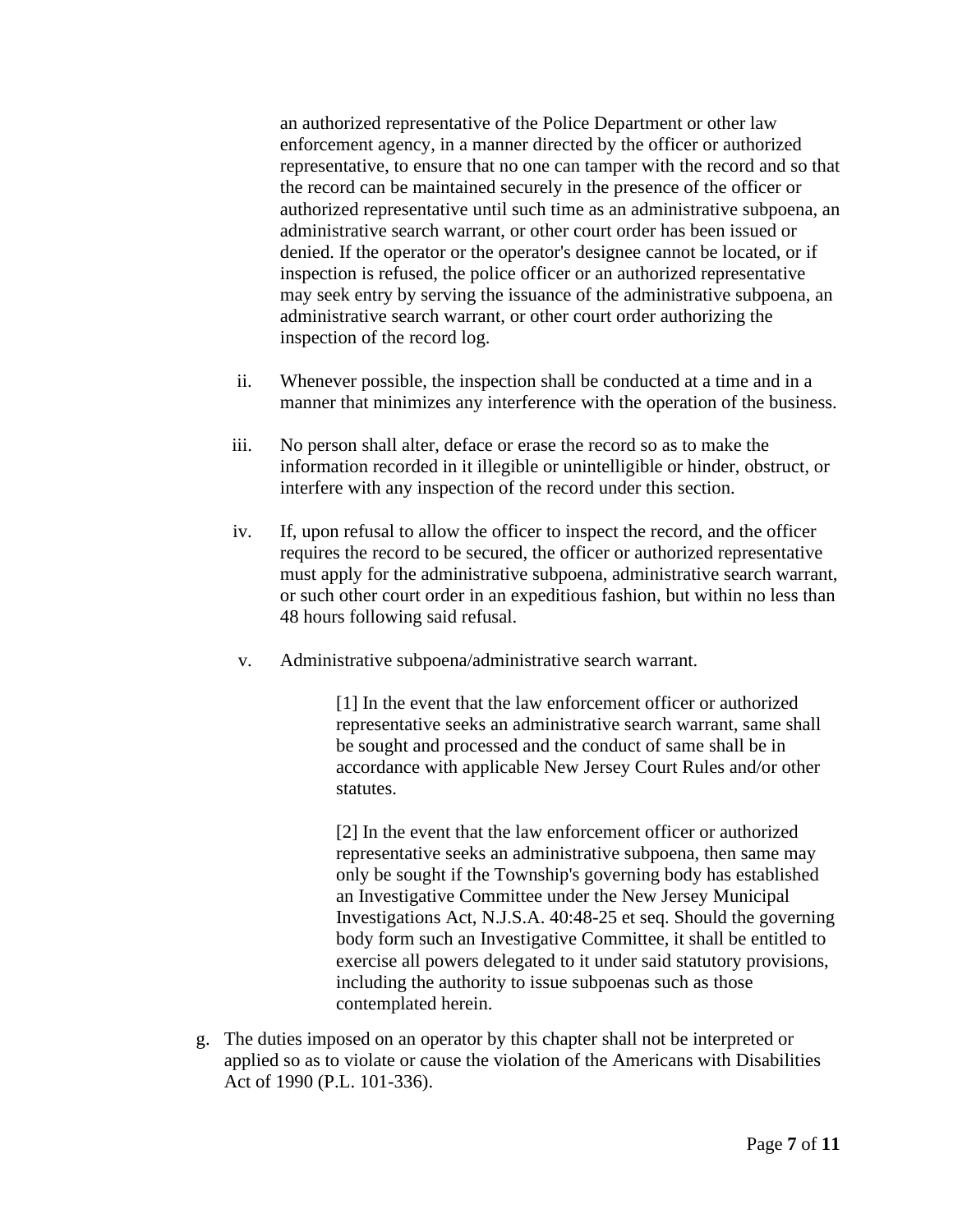#### 2. **Parking requirement regulations.**

a. The operator shall inform each guest that vehicles must be parked nose in to the parking space. For security reasons, back-in parking will not be permitted. In addition to informing the guest at check in that nose-in parking is required, the operator shall conspicuously post the property with permanent signs no less than 10 inches in height by eight inches in length which state "Nose-in Parking Required - Minimum \$100.00 fine."

b. The operator shall inform the guest that failure to abide by this request may result in Police Department action.

c. All persons utilizing parking spaces on a motel property shall park their vehicles nose in to the parking space. For security reasons, back-in parking will not be permitted.

d. Any owner or operator of a motor vehicle who shall park or allow their vehicle to be parked in violation of this chapter, upon a trial and conviction by a court of competent jurisdiction, shall pay a fine of \$100.00 for a first offense; \$200.00 for each subsequent offence.

- 3. **Frequency of rental.** The operator shall not rent any room more than two times during any twenty-four-hour period, beginning at 12:00 noon and ending at 12:00 noon the following day.
- 4. **Occupancy.** The sleeping accommodations of a motel shall be rented only for the use of guests as transient occupants and shall not be used or occupied on any permanent basis, and no such occupant shall be deemed to be a resident therein. Every motel shall maintain at all times a complete register of all rentals there and the true identification and correct dates of occupancy of each person using any room on the premises.
	- A. No guest shall use or occupy any room or a portion of any room in any motel for a period of more than 14 consecutive days or more than 14 days during any ninetyday period. A portion of a calendar day shall constitute a full day. The period of occupancy continues even if the occupant moves to another room in the same motel or to another motel within the Township.
	- B. A minimum of seven days prior to the expiration of the fourteen day limit, it shall be an affirmative duty of the operator to petition the Chief of Police or his designee in writing to permit a guest to avail himself of the use of the motel for a period longer than 14 days when such guest provides i) proof of current, valid residency more than 30 miles from Maple Shade Township and is utilizing the motel while performing a temporary function or service in Maple Shade Township, such as employment on a construction project, or ii) where the guest is in need of temporary quarters while improvements are being performed on the guest's primary residence, making it temporarily uninhabitable, where such time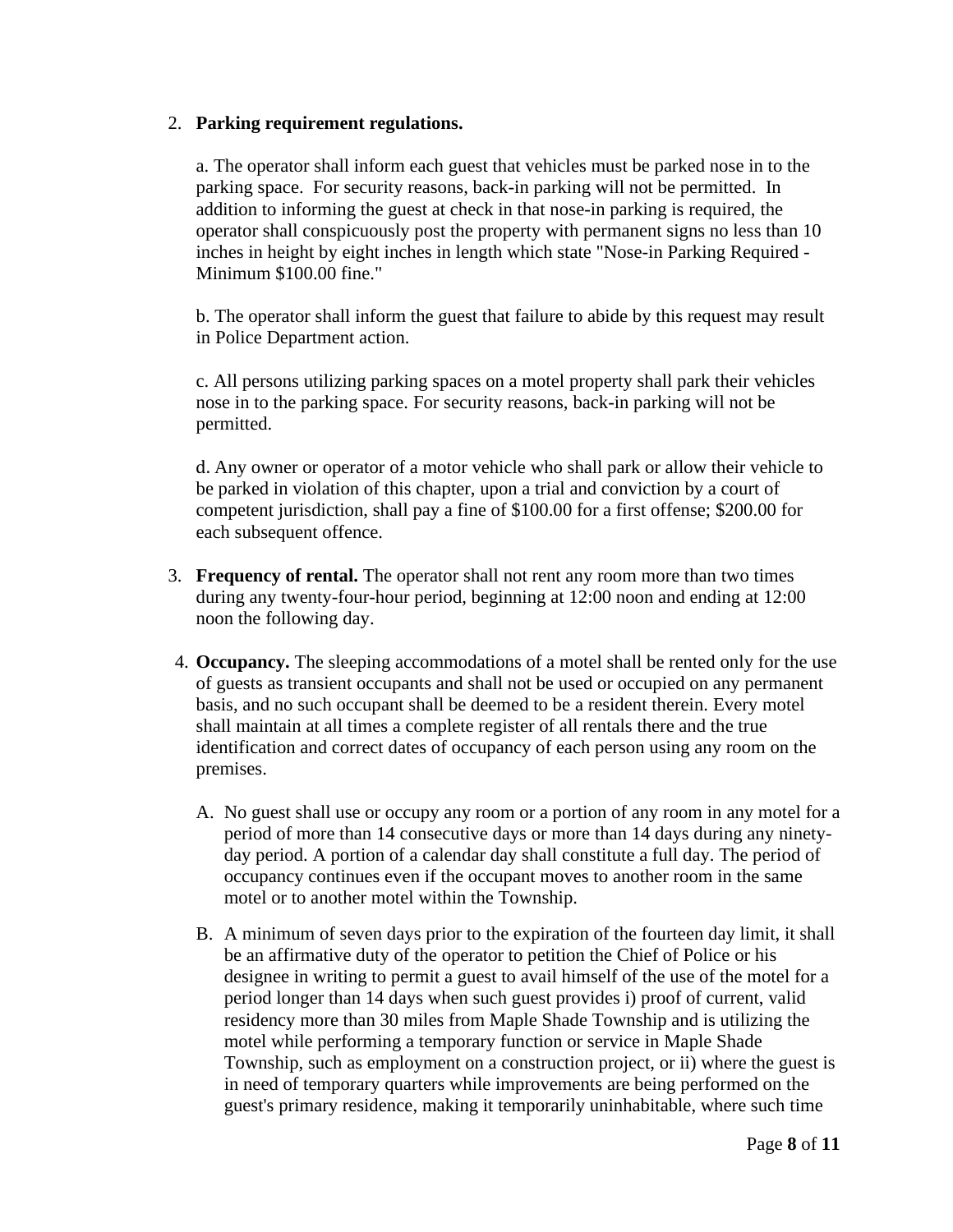frame remains limited to a definite timeline and where vacancy of the motel premises will occur at the conclusion of the construction project or the primary residence becomes habitable. The decision to permit any stay longer than 14 days remains at the sole discretion of the Chief of Police or his designee and may be appealed to the Township Council in writing and filed with the Township Clerk.

- (1) In the event that objections in writing are filed with the Township Clerk as to the denial of permission to stay longer than 14 days, the Township Council shall set a date for a hearing to be held on the denial of permission at a reasonable time thereafter. The Township Council shall then proceed to hear the objections and all evidence and within 10 days determine whether the appeal shall be granted or denied. A denial of an appeal shall be in writing, and the reasons for a denial shall be stated. If the circumstances warrant, the Township Council may hold an additional hearing on a date set by the Township Council.
- 5. **Identification of renters;** renting for improper purposes prohibited. In addition to the other rules and regulations proposed hereunder, no licensee shall knowingly rent, allow or permit any room on the licensed premises to be used for any illegal or immoral purpose. The licensee's failure to set forth the true identity and correct hours shall serve as prima facie evidence of violation of this provision.
- 6. **Notification to police of suspicious guests.** The motel operator shall make reasonable effort to notify the Township Police Department of the names and permanent addresses of guests that behave suspiciously after check-in. Suspicious activity shall include an act or event which causes an ordinarily prudent person to believe that unlawful behavior is in process or imminent.
- 7. **Requirement of on-site manager 24 hours a day.** The operator shall cause the motel to maintain twenty-four-hour supervision by an on-site manager. Said manager(s) will have supervisory responsibilities over all other employees on site and shall serve as the first point of contact for the Township Police Department.

**Section 5.** Article III subsection 114-18 is amended as follows.

#### **§ 114-18. Reserved**

**Section 6.** Article III subsection 114-19.B is deleted.

**Section 7.** Article III subsection 114-21 is amended as follows.

#### **§ 114-21. Reserved**

**Section 8.** Article III subsection 114-29 is amended as follows.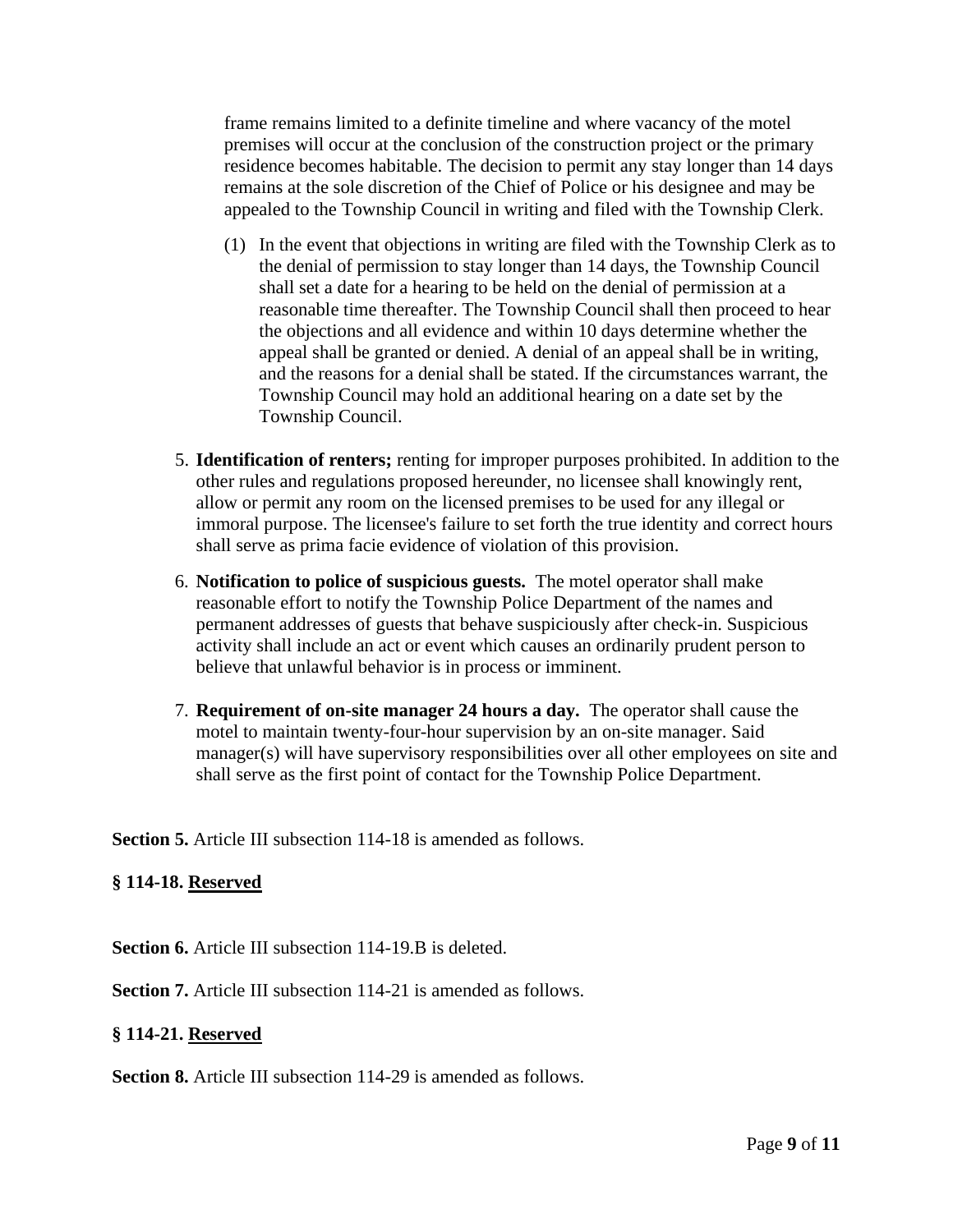#### **§ 114-29. Violations and penalties.**

A. Noncompliance with the terms and conditions of this chapter shall constitute a violation.

B. Each and every day any violation of this chapter exists or continues to exist shall be determined as a violation or offense under this chapter.

C. Any person, firm, partnership, corporation or entity violating any provision of this chapter by the performance of a prohibited act or by failing, neglecting or refusing to do any act or anything required by this chapter shall, upon a trial and conviction by a court of competent jurisdiction, forfeit or pay such fines not in excess of the sum of \$2,000 for each offense, or be sentenced to a jail term not exceeding 90 days (if the convicted is a natural person) and/or a period of community service not exceeding 90 days.

D. Any guest violating any provision in violation of this section, upon a trial and conviction by a court of competent jurisdiction, shall pay a fine of \$500.

**Section 9. Repealer.** Any and all other ordinances inconsistent with any of the terms and provisions of this ordinance are hereby repealed to the extent of such inconsistencies.

**Section 10. Severability.** In the event that any section paragraph, clause phrase, term, provision or part of this ordinance shall be adjudicated by a court of competent jurisdiction to be involved or unenforceable for any reason, such judgment shall not effect, impair or invalidate the remainder thereof, but shall be confined in its operation to the section, paragraph, clause, term, provision or part thereof directly involved in the controversy in such judgment shall be rendered.

**Section 11.** This ordinance shall take effect immediately upon adoption and publication according to law.